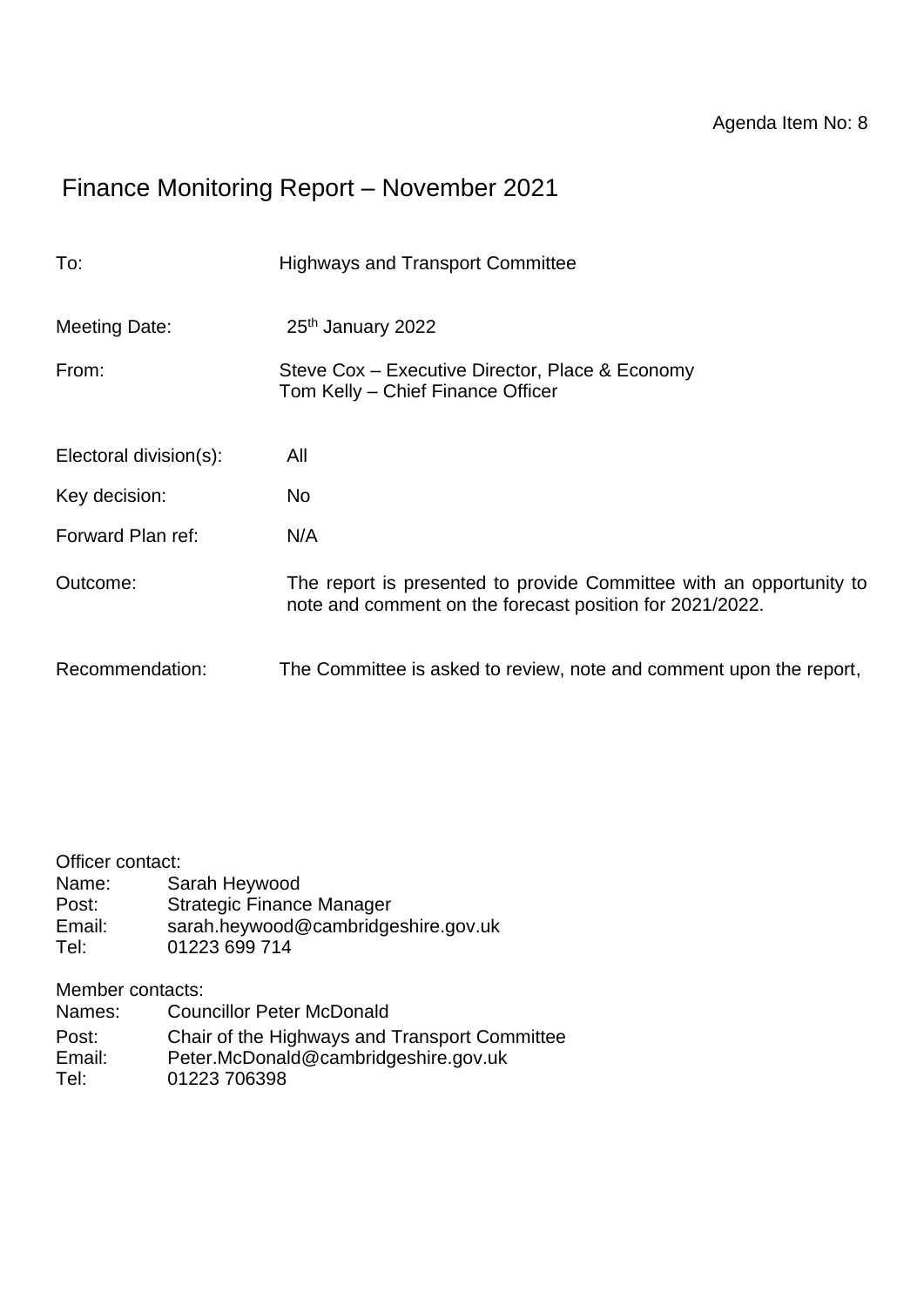## 1. Background

1.1 The appendix attached provides the financial position for the whole of Place & Economy Services, and as such, not all of the budgets contained within it are the responsibility of this Committee. To aid Member reading of the finance monitoring report, budget lines that relate to the Highways and Transport Committee are unshaded and those that relate to the Environment and Green Investment Committee are shaded. Members are requested to restrict their questions to the lines for which this Committee is responsible.

#### 2. Main Issues

- 2.1 Revenue: The report attached as Appendix A is the Place & Economy Finance Monitoring Report as at the end of November 2021. Place and Economy is currently forecasting a £52K overspend for year end.
- 2.2 The main material changes since last month are:-
	- Streetlighting is forecasting an additional underspend of £105K
	- Highways Development Management is forecasting as additional £291K of income.
	- Parking Enforcement are forecasting a reduction of £187K of income.
- 2.3 Capital: The capital position is detailed in Appendix 6 . The material changes since last month are detailed below:-
	- A1303 Swaffham Heath Road Crossroads additional slippage of £500K due to land issues meaning the scheme won't start until early 2022/23.
	- Other cycling schemes additional slippage of £120K due to design works and lead-in times required on some schemes
	- Countywide Surface Dressing Programme additional slippage of £160K
	- £90m Highways Maintenance schemes additional slippage of £437K (due to slippage on Littleport and Parsons Drove / Murrow Bank schemes)

The capital programme will continue to be monitored closely to identify and report and further changes due to supply chain issue, winter weather or road capacity limitations.